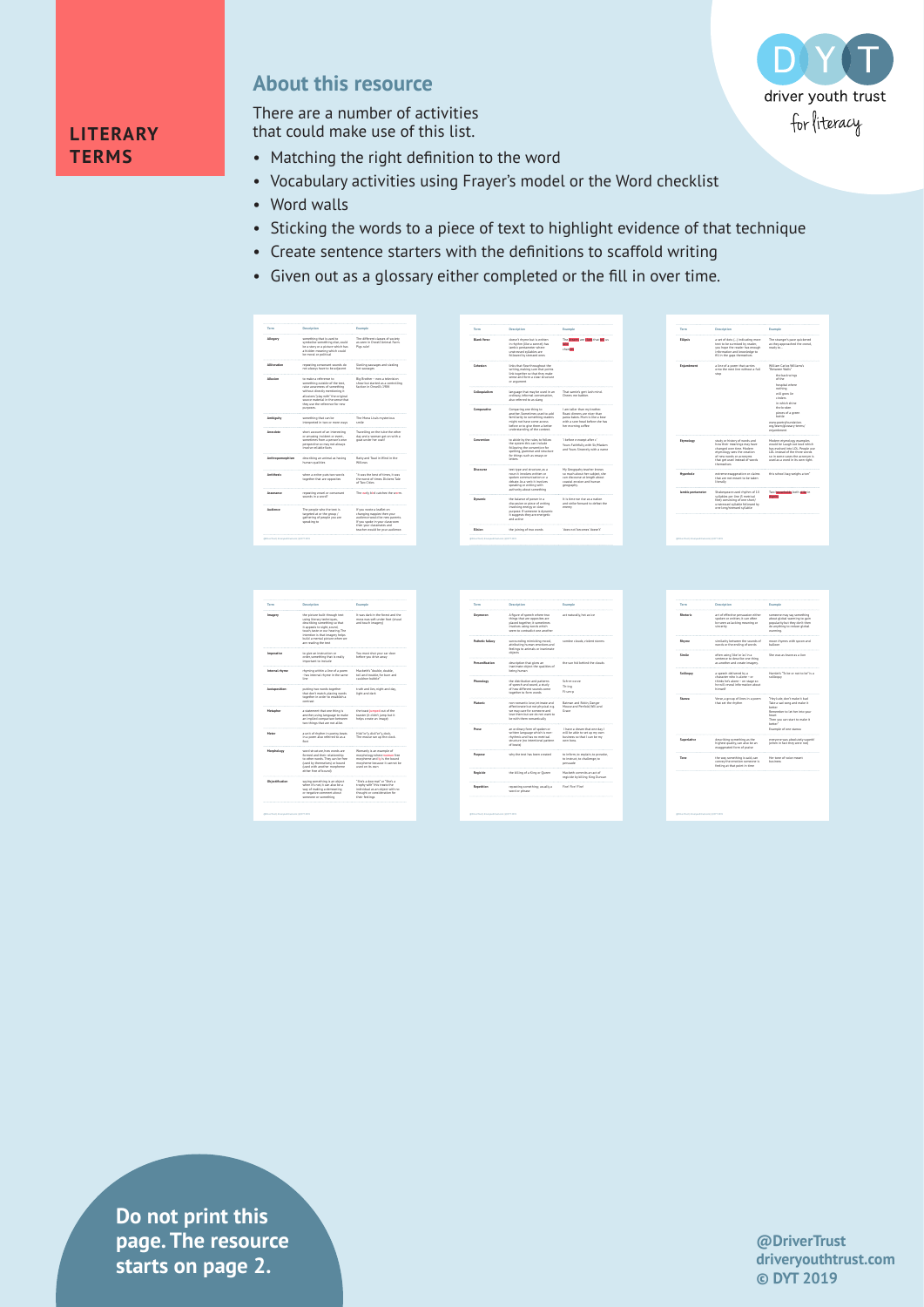| <b>Term</b>         | <b>Description</b>                                                                                                                                                                                                                                   | <b>Example</b>                                                                                                                                                                             |
|---------------------|------------------------------------------------------------------------------------------------------------------------------------------------------------------------------------------------------------------------------------------------------|--------------------------------------------------------------------------------------------------------------------------------------------------------------------------------------------|
| <b>Allegory</b>     | something that is used to<br>symbolise something else, could<br>be a story or a picture which has<br>a hidden meaning which could<br>be moral or political                                                                                           | The different classes of society<br>as seen in Orwell' Animal Farm.<br>Pigs rule!                                                                                                          |
| <b>Alliteration</b> | repeating consonant sounds do<br>not always have to be adjacent                                                                                                                                                                                      | Sizzling sausages and sizzling<br>hot sausages                                                                                                                                             |
| <b>Allusion</b>     | to make a reference to<br>something outside of the text,<br>raise awareness of something<br>without directly mentioning it<br>allusions "play with" the original<br>source material in the sense that<br>they use the reference for new<br>purposes. | Big Brother - now a television<br>show but started as a controlling<br>faction in Orwell's 1984                                                                                            |
| <b>Ambiguity</b>    | something that can be<br>interpreted in two or more ways                                                                                                                                                                                             | The Mona Lisa's mysterious<br>smile                                                                                                                                                        |
| Anecdote            | short account of an interesting<br>or amusing incident or event,<br>sometimes from a person's own<br>perspective so may not always<br>involve reliable facts                                                                                         | Travelling on the tube the other<br>day and a woman got on with a<br>goat under her coat!                                                                                                  |
| Anthropomorphism    | describing an animal as having<br>human qualities                                                                                                                                                                                                    | Ratty and Toad in Wind in the<br>Willows                                                                                                                                                   |
| <b>Antithesis</b>   | when a writer puts two words<br>together that are opposites                                                                                                                                                                                          | "It was the best of times, it was<br>the worst of times. Dickens Tale<br>of Two Cities                                                                                                     |
| <b>Assonance</b>    | repeating vowel or consonant<br>sounds in a word?                                                                                                                                                                                                    | The early bird catches the worm.                                                                                                                                                           |
| <b>Audience</b>     | The people who the text is<br>targeted at or the group /<br>gathering of people you are<br>speaking to                                                                                                                                               | If you wrote a leaflet on<br>changing nappies then your<br>audience would be new parents.<br>If you spoke in your classroom<br>then your classmates and<br>teacher would be your audience. |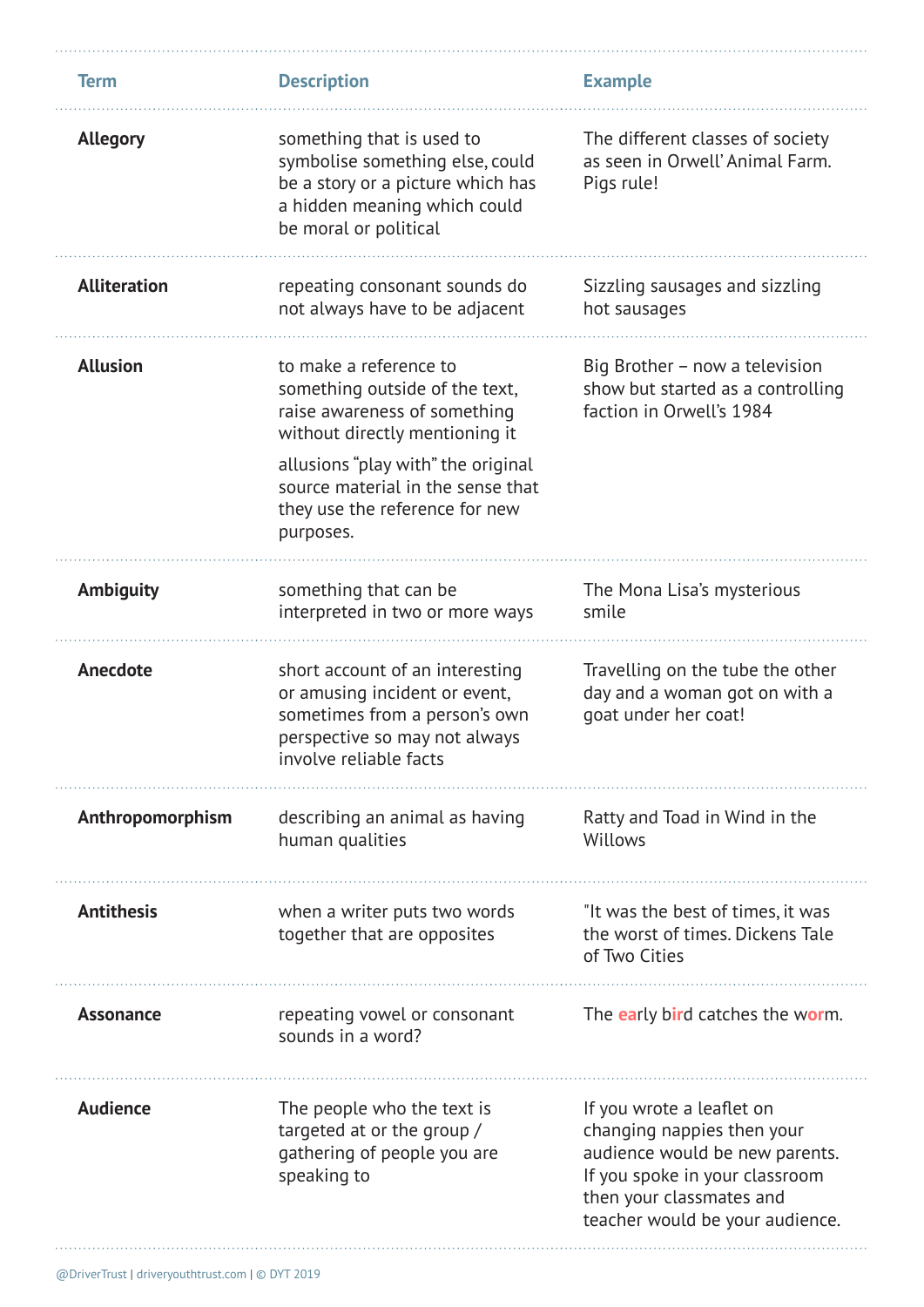| <b>Term</b>        | <b>Description</b>                                                                                                                                                                             | <b>Example</b>                                                                                                                                           |
|--------------------|------------------------------------------------------------------------------------------------------------------------------------------------------------------------------------------------|----------------------------------------------------------------------------------------------------------------------------------------------------------|
| <b>Blank Verse</b> | doesn't rhyme but is written<br>in rhythm (like a sonnet) has<br>iambic pentameter where<br>unstressed syllables are<br>followed by stressed ones                                              | The dreams are clues that tell us<br>take<br>chances                                                                                                     |
| <b>Cohesion</b>    | links that flow throughout the<br>writing, making sure that points<br>link together so that they make<br>sense and form a clear structure<br>or argument                                       |                                                                                                                                                          |
| Colloquialism      | language that may be used in an<br>ordinary, informal conversation,<br>also referred to as slang                                                                                               | That sarnie's gert lush mind.<br>Cheers me babber.                                                                                                       |
| Comparative        | Comparing one thing to<br>another. Sometimes used to add<br>familiarity to something readers<br>might not have come across<br>before or to give them a better<br>understanding of the context. | I am taller than my brother.<br>Roast dinners are nicer than<br>pasta bakes. Mum is like a bear<br>with a sore head before she has<br>her morning coffee |
| <b>Convention</b>  | to abide by the rules, to follow<br>the system this can include<br>following the convention for<br>spelling, grammar and structure<br>for things such as essays or<br>letters                  | 'i before e except after c'<br>Yours Faithfully with Sir/Madam<br>and Yours Sincerely with a name                                                        |
| <b>Discourse</b>   | text type and structure, as a<br>noun it involves written or<br>spoken communication or a<br>debate. As a verb it involves<br>speaking or writing with<br>authority about something            | My Geogrpahy teacher knows<br>so much about her subject, she<br>can discourse at length about<br>coastal erosion and human<br>geography.                 |
| <b>Dynamic</b>     | the balance of power in a<br>discussion or piece of writing<br>involving energy or clear<br>purpose. If someone is dynamic<br>it suggests they are energetic<br>and active                     | It is time we rise as a nation<br>and strike forward to defeat the<br>enemy                                                                              |
| <b>Elision</b>     | the joining of two words                                                                                                                                                                       | 'does not' becomes 'doesn't'                                                                                                                             |

@DriverTrust | driveryouthtrust.com | © DYT 2019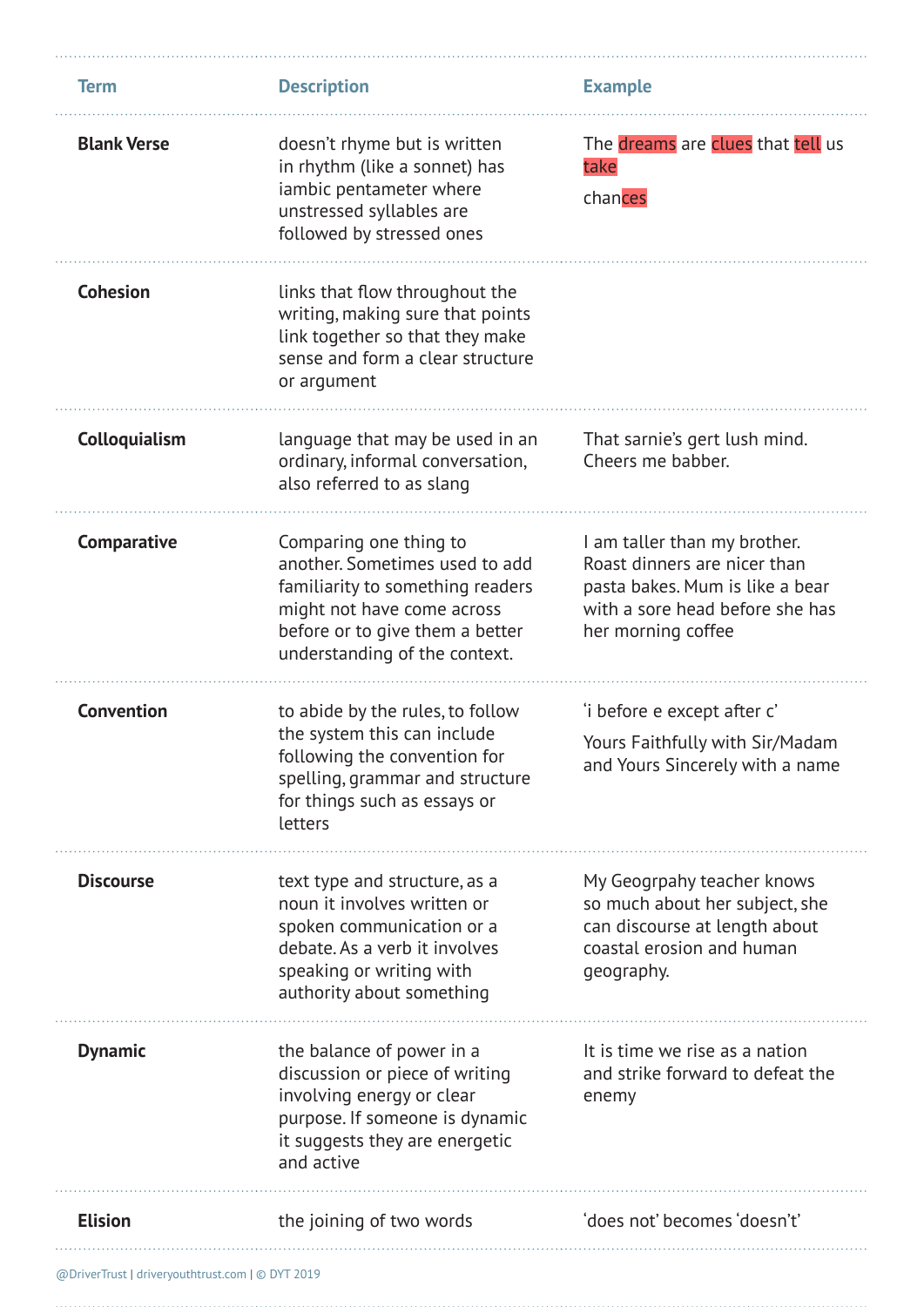| <b>Term</b>       | <b>Description</b>                                                                                                                                                                                   | <b>Example</b>                                                                                                                                                                                                                                                       |
|-------------------|------------------------------------------------------------------------------------------------------------------------------------------------------------------------------------------------------|----------------------------------------------------------------------------------------------------------------------------------------------------------------------------------------------------------------------------------------------------------------------|
| <b>Ellipsis</b>   | a set of dots () indicating more<br>text to be surmised by reader,<br>you hope the reader has enough<br>information and knowledge to<br>fill in the gaps themselves                                  | The stranger's pace quickened<br>as they approached the crowd,<br>ready to                                                                                                                                                                                           |
| <b>Enjambment</b> | a line of a poem that carries<br>onto the next line without a full<br>stop                                                                                                                           | William Carlos Williams's<br>"Between Walls"<br>the back wings<br>of the<br>hospital where<br>nothing<br>will grow lie<br>cinders<br>in which shine<br>the broken<br>pieces of a green<br>bottle<br>www.poetryfoundation.<br>org/learn/glossary-terms/<br>enjambment |
| <b>Etymology</b>  | study or history of words and<br>how their meanings may have<br>changed over time. Modern<br>etymology sees the creation<br>of new words or acronyms<br>that get used instead of words<br>themselves | Modern etymology examples<br>would be Laugh out loud which<br>has evolved into LOL. People use<br>LOL instead of the three words<br>so in some cases the acronym is<br>used as a word in its own right.                                                              |
| <b>Hyperbole</b>  | extreme exaggeration or claims<br>that are not meant to be taken<br>literally                                                                                                                        | this school bag weighs a ton"                                                                                                                                                                                                                                        |
| lambic pentameter | Shakespeare used rhythm of 10<br>syllables per line (5 metrical<br>feet) consisting of one short/<br>unstressed syllable followed by<br>one long/stressed syllable                                   | Two households, both alike in<br>dignity                                                                                                                                                                                                                             |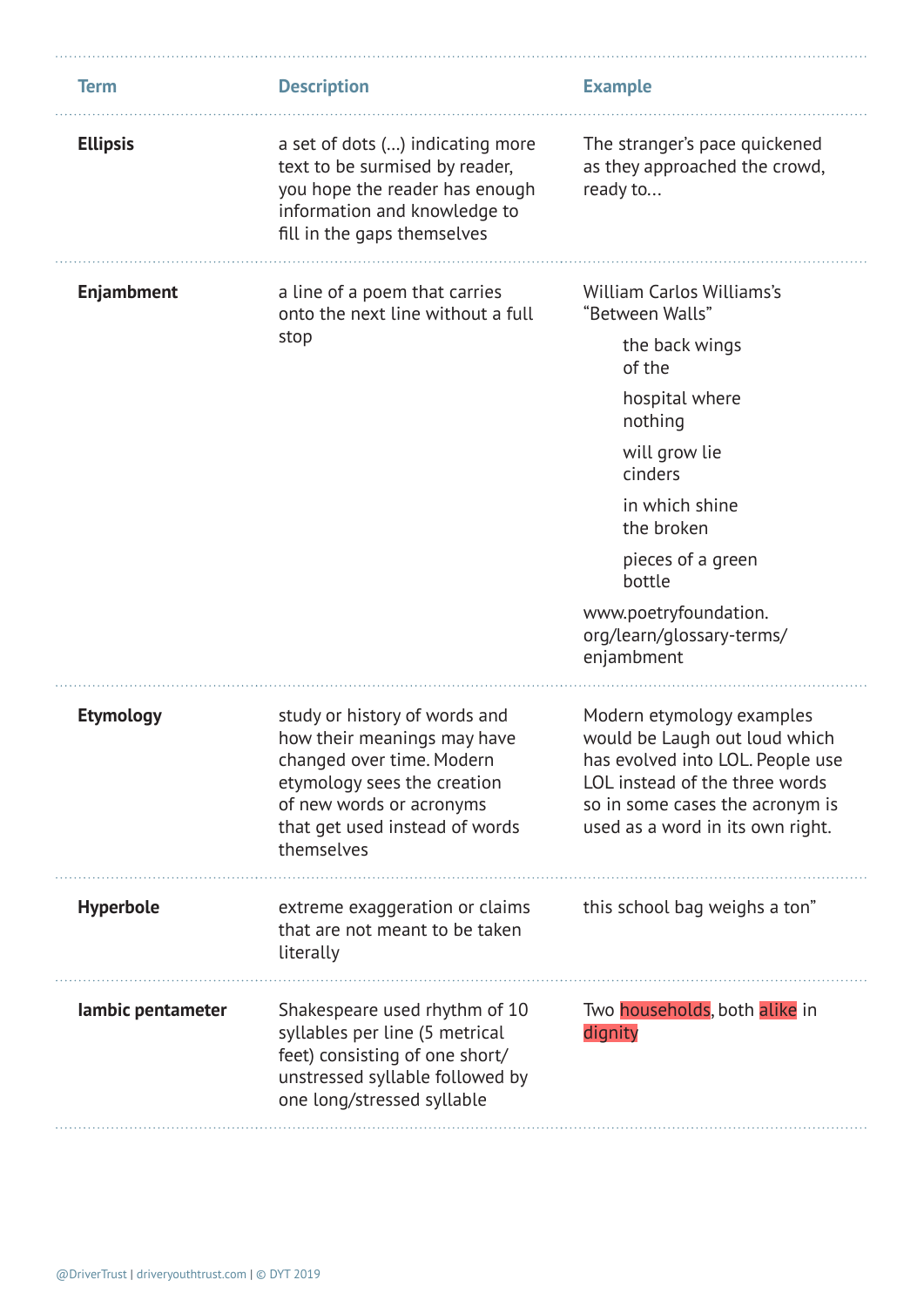| <b>Term</b>       | <b>Description</b>                                                                                                                                                                                                                                           | <b>Example</b>                                                                                                                                     |
|-------------------|--------------------------------------------------------------------------------------------------------------------------------------------------------------------------------------------------------------------------------------------------------------|----------------------------------------------------------------------------------------------------------------------------------------------------|
| <b>Imagery</b>    | the picture built through text<br>using literary techniques,<br>describing something so that<br>it appeals to sight, sound,<br>touch, taste or our hearing. The<br>intention is that imagery helps<br>build a mental picture when we<br>are reading the text | It was dark in the forest and the<br>moss was soft under foot (visual<br>and touch imagery)                                                        |
| Imperative        | to give an instruction or<br>order, something that is really<br>important to include                                                                                                                                                                         | You must shut your car door<br>before you drive away                                                                                               |
| Internal rhyme    | rhyming within a line of a poem<br>- has internal rhyme in the same<br>line                                                                                                                                                                                  | Macbeth's "double, double,<br>toil and trouble, for burn and<br>cauldron bubble"                                                                   |
| Juxtaposition:    | putting two words together<br>that don't match, placing words<br>together in order to establish a<br>contrast                                                                                                                                                | truth and lies, night and day,<br>light and dark                                                                                                   |
| <b>Metaphor</b>   | a statement that one thing is<br>another, using language to make<br>an implied comparison between<br>two things that are not alike.                                                                                                                          | the toast jumped out of the<br>toaster (it didn't jump but it<br>helps create an image)                                                            |
| <b>Meter</b>      | a unit of rhythm in poetry, beats<br>in a poem also referred to as a<br>foot                                                                                                                                                                                 | Hick*or*y, dick*or*y, dock,<br>The mouse ran up the clock.                                                                                         |
| <b>Morphology</b> | word structure, how words are<br>formed and their relationship<br>to other words. They can be free<br>(used by themselves) or bound<br>(used with another morpheme<br>either free of bound)                                                                  | Womanly is an example of<br>morphology where <b>woman</b> free<br>morpheme and ly is the bound<br>morpheme because it cannot be<br>used on its own |
| Objectification   | saying something is an object<br>when it's not, it can also be a<br>way of making a demeaning<br>or negative comment about<br>someone or something                                                                                                           | "She's a doormat" or "She's a<br>trophy wife" this treats the<br>individual as an object with no<br>thought or consideration for<br>their feelings |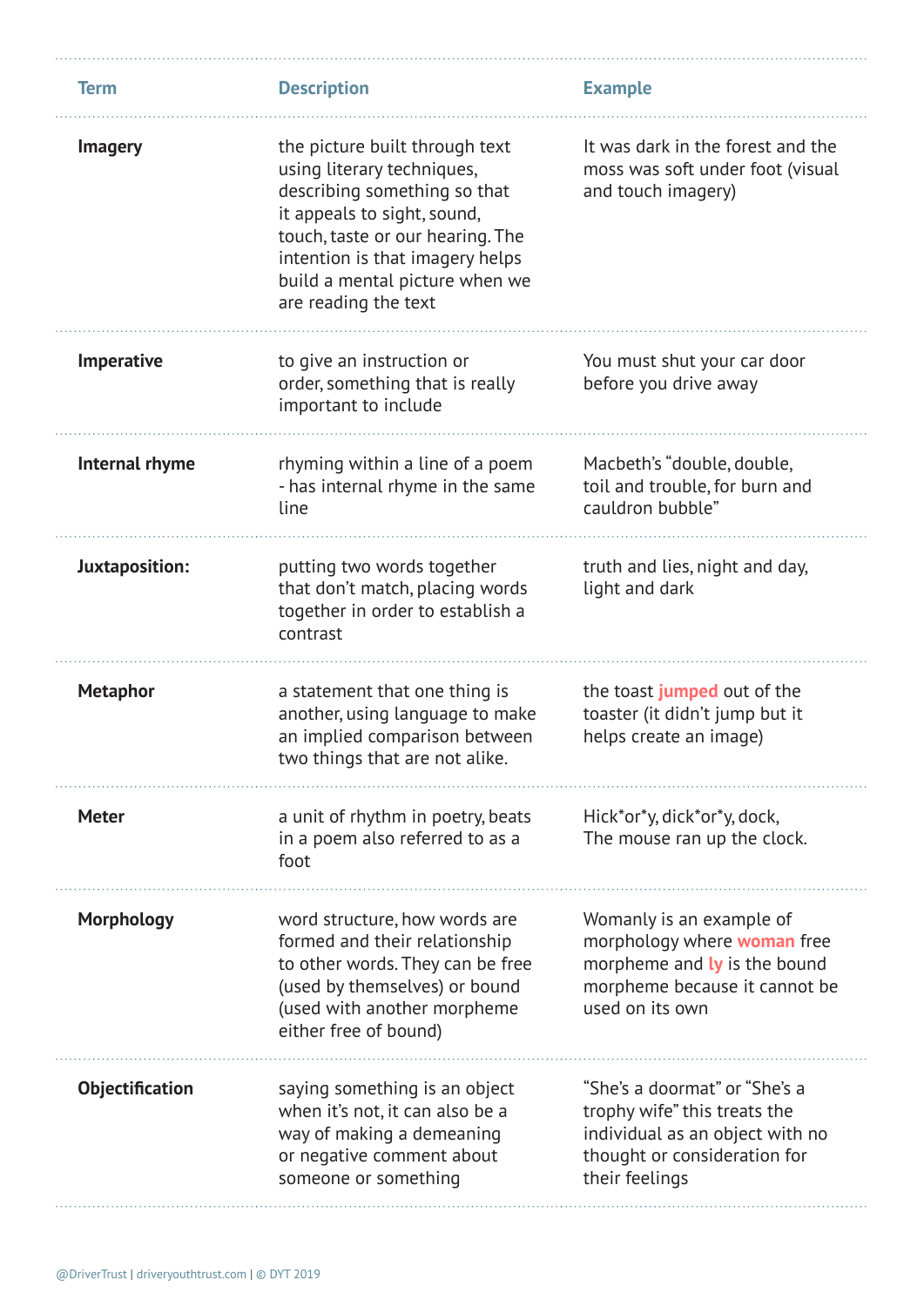| <b>Term</b>             | <b>Description</b>                                                                                                                                                   | <b>Example</b>                                                                                              |
|-------------------------|----------------------------------------------------------------------------------------------------------------------------------------------------------------------|-------------------------------------------------------------------------------------------------------------|
| <b>Oxymoron</b>         | A figure of speech where two<br>things that are opposites are<br>placed together, it sometimes<br>involves using words which<br>seem to contradict one another       | act naturally, hot as ice                                                                                   |
| <b>Pathetic fallacy</b> | surrounding mimicking mood,<br>attributing human emotions and<br>feelings to animals or inanimate<br>objects                                                         | sombre clouds, violent storms                                                                               |
| <b>Personification</b>  | description that gives an<br>inanimate object the qualities of<br>being human                                                                                        | the sun hid behind the clouds                                                                               |
| Phonology               | the distribution and patterns<br>of speech and sound, a study<br>of how different sounds come<br>together to form words                                              | Sch-m-oo-ze<br>Th-ing<br>Fl-um-p                                                                            |
| <b>Platonic</b>         | non-romantic love, intimate and<br>affectionate but not physical e.g.<br>we may care for someone and<br>love them but we do not want to<br>be with them romantically | Batman and Robin, Danger<br>Mouse and Penfold, Will and<br>Grace                                            |
| <b>Prose</b>            | an ordinary form of spoken or<br>written language which is non-<br>rhythmic and has no metrical<br>structure (no intentional pattern<br>of beats)                    | I have a dream that one day I<br>will be able to set up my own<br>business so that I can be my<br>own boss. |
| <b>Purpose</b>          | why the text has been created                                                                                                                                        | to inform, to explain, to provoke,<br>to instruct, to challenge, to<br>persuade                             |
| <b>Regicide</b>         | the killing of a King or Queen                                                                                                                                       | Macbeth commits an act of<br>regicide by killing King Duncan                                                |
| <b>Repetition</b>       | repeating something; usually a<br>word or phrase                                                                                                                     | Fire! Fire! Fire!                                                                                           |